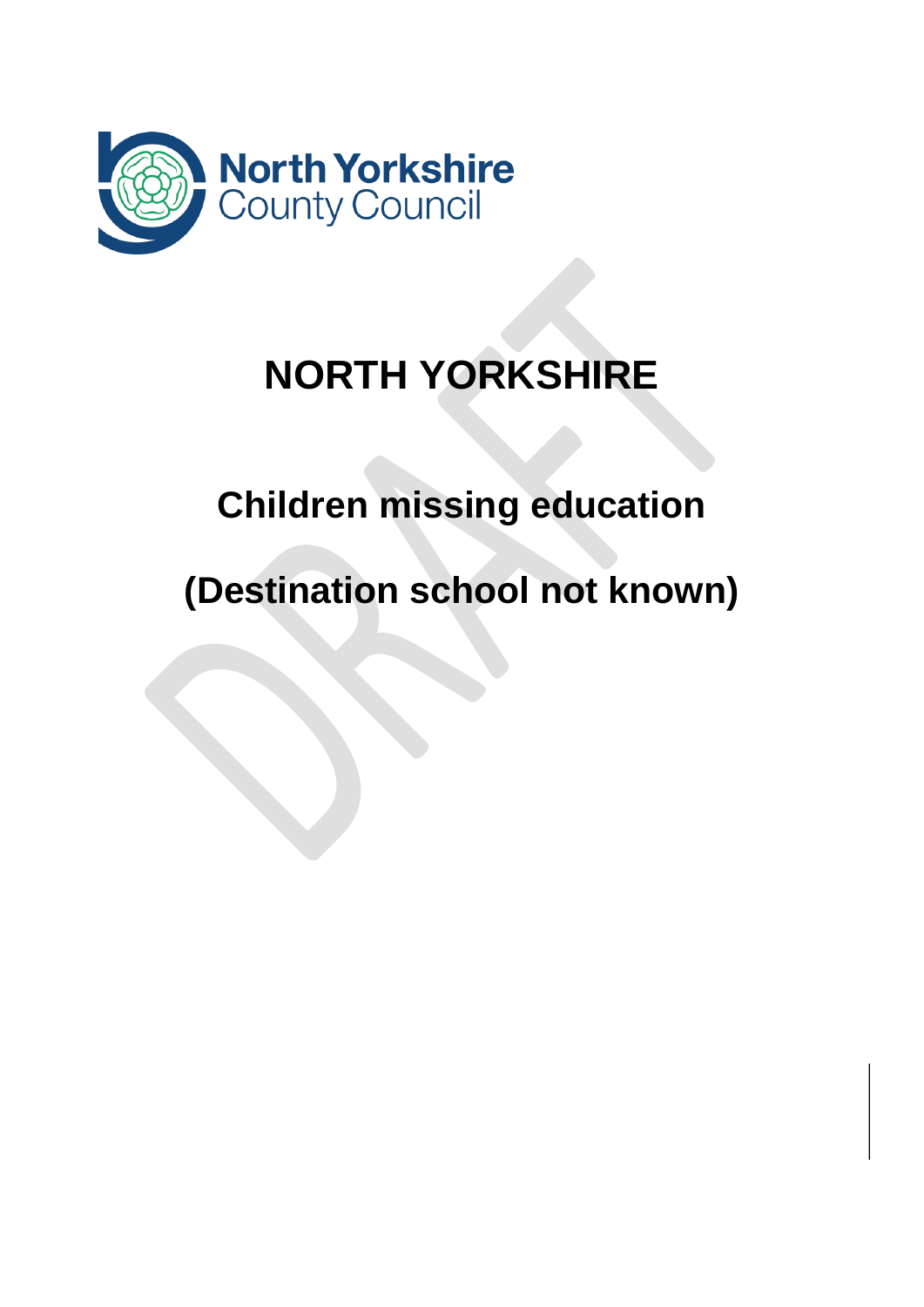# **Reviewed November 21 (Adopted by HSHAFED Hovingham & St Hilda's, Ampleforth Dec 18)**

# **Index**

#### **Overview**

- **1.0** Legislative Framework
- **2.0** Meaning of 'Children Missing Education'
- **3.0** Purpose
- **4.0** Tracking and Monitoring
- **5.0** Children for whom there are child protection or other serious welfare concerns

#### **When children are 'missing' - have ceased attending school and/or whose whereabouts or destination school is not known**

- **6.0** When a pupil may be missing from a North Yorkshire school
- **7.0** Removal from roll and use of the DfE schools2schools site
- **8.0** When a pupil, who may have been missing from a a school in another area, registers at a North Yorkshire school
- **9.0** When the LA is informed of a child missing from another local authority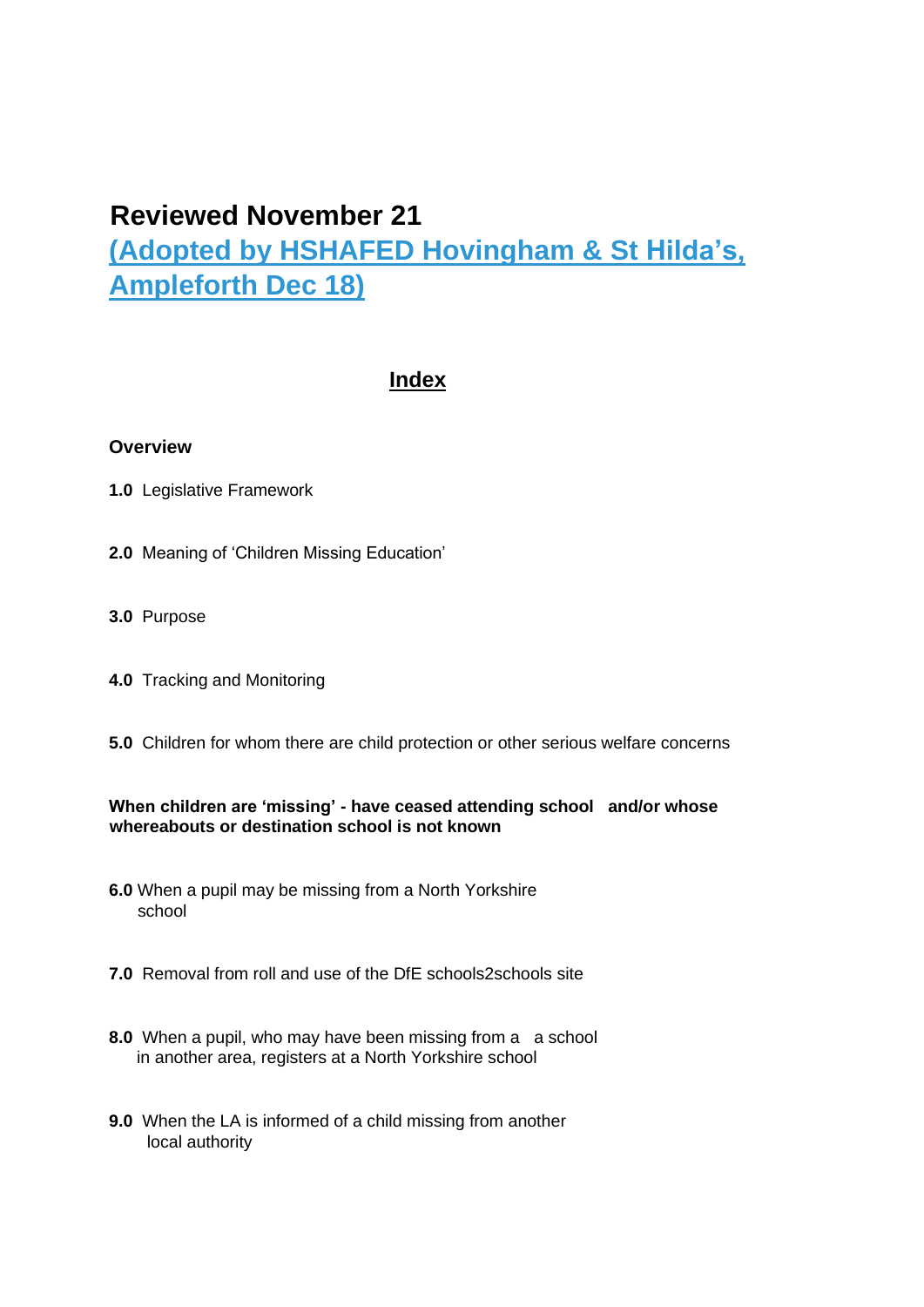**10.0** When a child leaves a North Yorkshire Maintained School to be educated outside of the Maintained Sector

- **11.0** When a child from the Independent Sector, including Academies and Free Schools, may be missing
- **12.0** When a child moves outside of England
- **13.0** Contact Details for the CME Co-ordinator and Attendance and Enforcement Officers - North Yorkshire Local Authority

# **Overview**

# **1.0 Legislative Framework**

**1.1** The Education (Pupil Registration) (England) Regulations 2006 can be found at: <http://www.legislation.gov.uk/uksi/2006/1751>

*(See Appendix 1 for further information)* 

**1.2** Amendments to the above legislation came into force as of September 2016. DfE Guidance regarding Children Missing Education (CME) was updated in September 2016.

*(See the CYP.Info website - CME and School Attendance - for more information regarding the LA's duties regarding CME)* 

# **2.0 The Meaning of 'Children Missing Education'**

**2.1** All children of compulsory school age, regardless of their circumstances, are entitled to an efficient, full time education which is suitable to their age, ability, aptitude any special educational needs they may have. 'Children missing education' (CME) are those who are not registered at a school, not receiving a suitable education otherwise (i.e. Elective Home Education or alternative provision), are not regularly attending the school where they are a registered pupil or cease attending and/or their whereabouts or destination school is not known. These children can be at significant risk of underachieving, being victims of harm, exploitation or radicalisation and in later life becoming NEET (not in education, employment or training).

# **3.0 Purpose**

- **3.1** There are certain vulnerable groups who are more likely than others to become children missing education; as follows:
	- young people who have committed offences
	- children living in women's refuges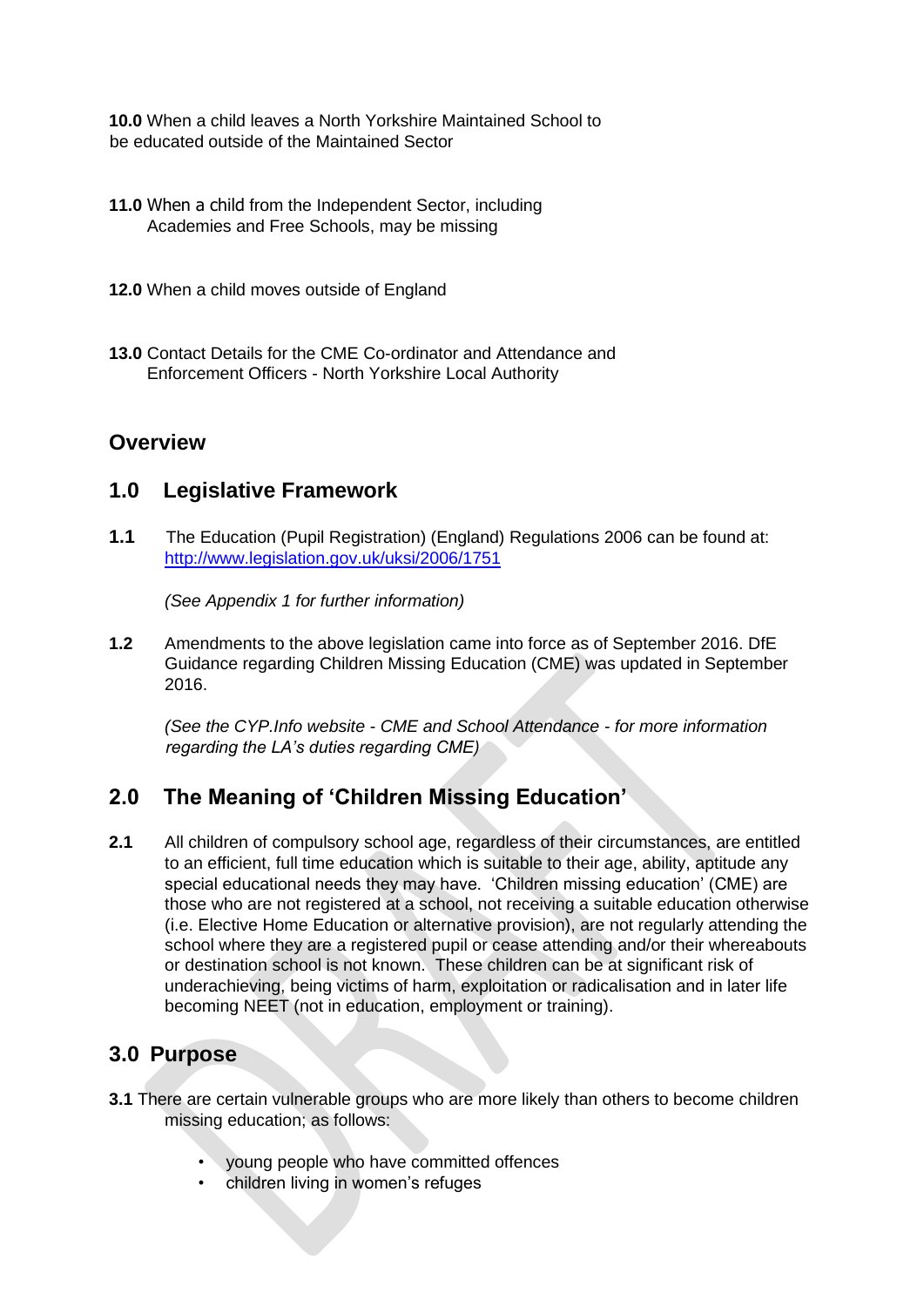- children of homeless families perhaps living in temporary accommodation
- young runaways
- children with long term medical or emotional problems
- looked after children
- children with a Gypsy/Roma/Traveller background
- young carers
- children from transient families
- teenage mothers
- children who are permanently excluded from school
- migrant children whether in families seeking asylum or economic migrants
- children moving out of Independent Schools/Academies/Free Schools
- children whose parent (s) are in the Armed Forces

#### **3.2 The authority is committed to ensuring that:**

- All pupils who may be missing from North Yorkshire schools, including Independent Schools, Academies and Free Schools, are located without delay
- Support is given to other Local Authorities (LAs) to locate missing children who may have moved into North Yorkshire
- Use is made of the DfE's central School2School (s2s) database
- Joint reasonable enquiries are made with schools and designated Local Authority staff to locate children who are missing from school as soon as possible
- All children living in North Yorkshire are in receipt of a suitable education in accordance with their age, ability, aptitude and any special educational needs they may have
- All children living in North Yorkshire are safeguarded and their welfare promoted

# **4.0 Tracking and Monitoring**

- **4.1** New guidance was introduced by the DfE, as of September 2016 to ensure LAs and schools make procedures even more robust to prevent children become 'missing'.
- **4.2** North Yorkshire County Council has effective tracking and enquiry systems in place and an appointed named person (Julie Hodges - CME Co-ordinator) to whom schools, other agencies and the public can make referrals regarding children who they believe are missing.
- 4.3 Data regarding in year admissions and leavers is collected automatically from schools on a daily basis through Group call and is transferred onto the LA's database (Synergy). Daily reports are sent to the CME Co-ordinator when children without a destination school can be identified.
- 4.4 In the case of Independent Schools, including Academies and Free Schools, and schools who are not signed up to Group call, weekly returns regarding in year leavers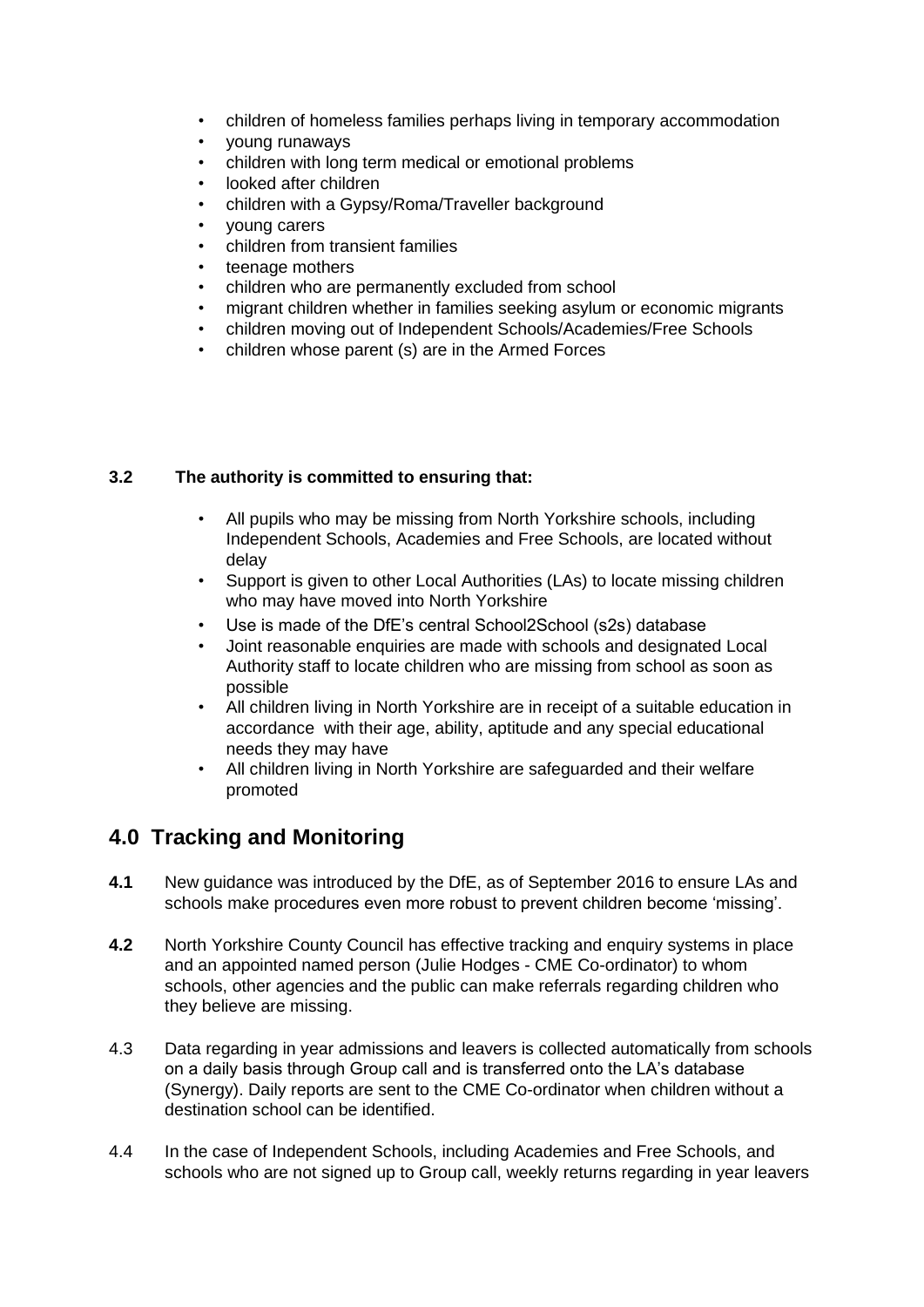and admissions are required to be sent to the CME Co-ordinator (*see CME 1 & 3 - Appendix 3 & 4).* 

- 4.5 When a child ceases attending a school and there are concerns, or a destination school is not known, Form CME 2 *(Appendix 2*) should be completed and sent to the CME Co-ordinator for action to be taken to establish the whereabouts of the child and log the child as CME on synergy.
- 4.6 Schools, the Local Authority (and other agencies where necessary) need to act as soon as possible to make reasonable enquiries as to the whereabouts of the child (see paragraph 7.5 to 7.7).
- 4.7 Joint working arrangements are also in place with services such as Children and Families Service, Housing, Health, Police, Youth Justice Service, Probation and other local authorities to support this process.*.*
- 4.8 The CME Co-ordinator will maintain the Synergy database for updating, reporting and review.

# **5.0 Children for whom there are child protection or other serious welfare concerns**

- **5.1** The school's Designated Senior Person (DSP) for Child Protection should be consulted by school staff and the LA's CME Coordinator informed if any of the following apply to a child who may become missing:
	- has a Child Protection Plan
	- is subject to serious concerns about their health, safety or welfare
	- is living in a family where there are concerns about domestic abuse, substance abuse, mental health problems or learning difficulties
	- may be in contact with a person who poses a risk of harm to children and young people
	- may be involved in commercial sexual exploitation (prostitution)
	- is subject to a Care Order
	- is Looked After by the Local Authority
	- may be the victim of or involved in a crime
	- may be taken out of the country illegally (e.g. abducted)
	- may be taken out of the country for an illegal act (e.g. Forced Marriage, Female Genital Mutilation, Child Trafficking)
- **5.2** The DSP for Child Protection will immediately contact the Children and Families Service and/or the Police if any of the above apply. The CME Coordinator will check that a referral has been made and if not should alert the relevant agency.

### **When children are 'missing' - have ceased attending school and/or their whereabouts or destination school is not known**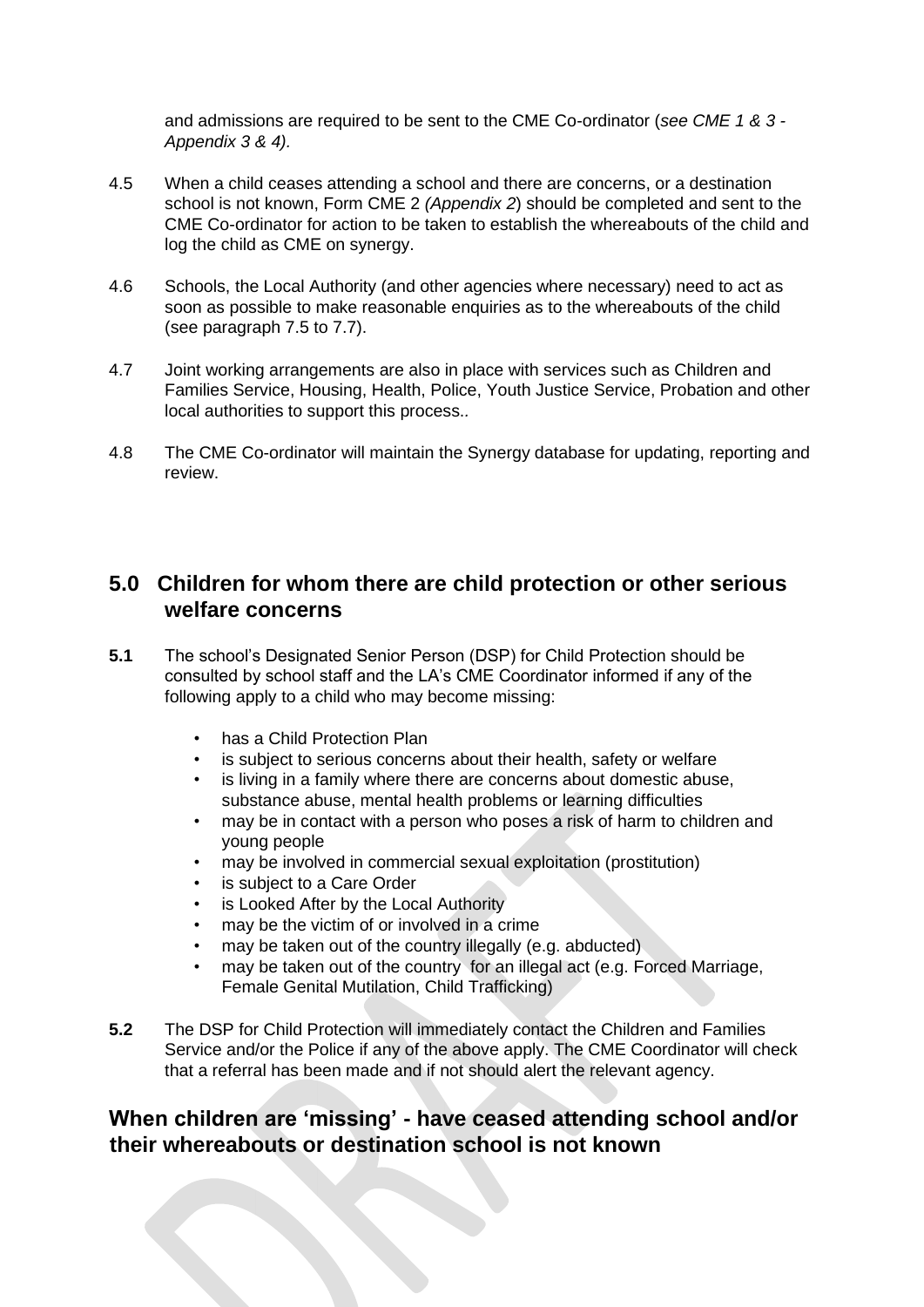The following procedures are for use by the Local Authority, schools and other agencies in circumstances where:

- a child moves from a North Yorkshire school and a destination school has not been identified i.e. the child may be missing from education
- Another Local Authority contacts North Yorkshire County Council to establish if a missing child from their area has moved into North Yorkshire
- A child is referred by a school, another agency or by a member of the public (anonymously or not) because there is reason to believe that a child is not receiving a suitable education

### **6.0 When a pupil may be missing from a North Yorkshire School**

- **6.1** Should a child leave a North Yorkshire school without notice being given by the parents/carers, or without the school being advised by the parents/carers of the new school the child is to attend, the school should immediately contact the parents/carers to establish the whereabouts of the child.
- **6.2** If the parent/carer cannot be contacted immediately and/or there are concerns that the child may be at risk of harm, staff should follow the advice at Section 5.0. Similarly, should such concerns arise at any stage the advice at Section 5.0 should be followed.
- **6.3** If a parent/carer cannot be contacted, in all circumstances the LA's CME Co-ordinator should be informed. The CME Referral Form (CME 2) is required to be returned to the LA by schools as soon as possible.
- **6.4** The CME Co-ordinator will log the child as CME on the LA's database (Synergy) and the CME Co-ordinator and the school will work in partnership to make joint reasonable enquiries as to the whereabouts of the child without delay. These can include, for example, telephoning any numbers held on record, or making a home visit to the last known address. It can also include making enquiries with pupils and parents who are friends or relatives of the missing child.
- **6.5** Enquiries by the LA can also include checking databases within and outside the Local Authority e.g. other LAs, liaising with other agencies known to be involved with the family such as the Children and Families Service, Housing, Health, Police, Military Welfare Services, Youth Justice, Probation, Benefits and the Home Office/Border Force.
- **6.6** A referral can be made to the Children and Families Service by the school or the CME Co-ordinator, to visit the last known address of the child and/or make enquiries of relatives and neighbours if required. The Children and Families Service may also be able to offer ongoing support to the family, if they are still in the North Yorkshire area and the family consent to intervention.
- **6.7** On receipt of information from the school the CME Co-ordinator will enter the details of the child on the North Yorkshire Children Missing Education database, (Synergy). This will ensure that a clear record is maintained of children who may be missing education in order to highlight those cases where continued monitoring and tracking is necessary.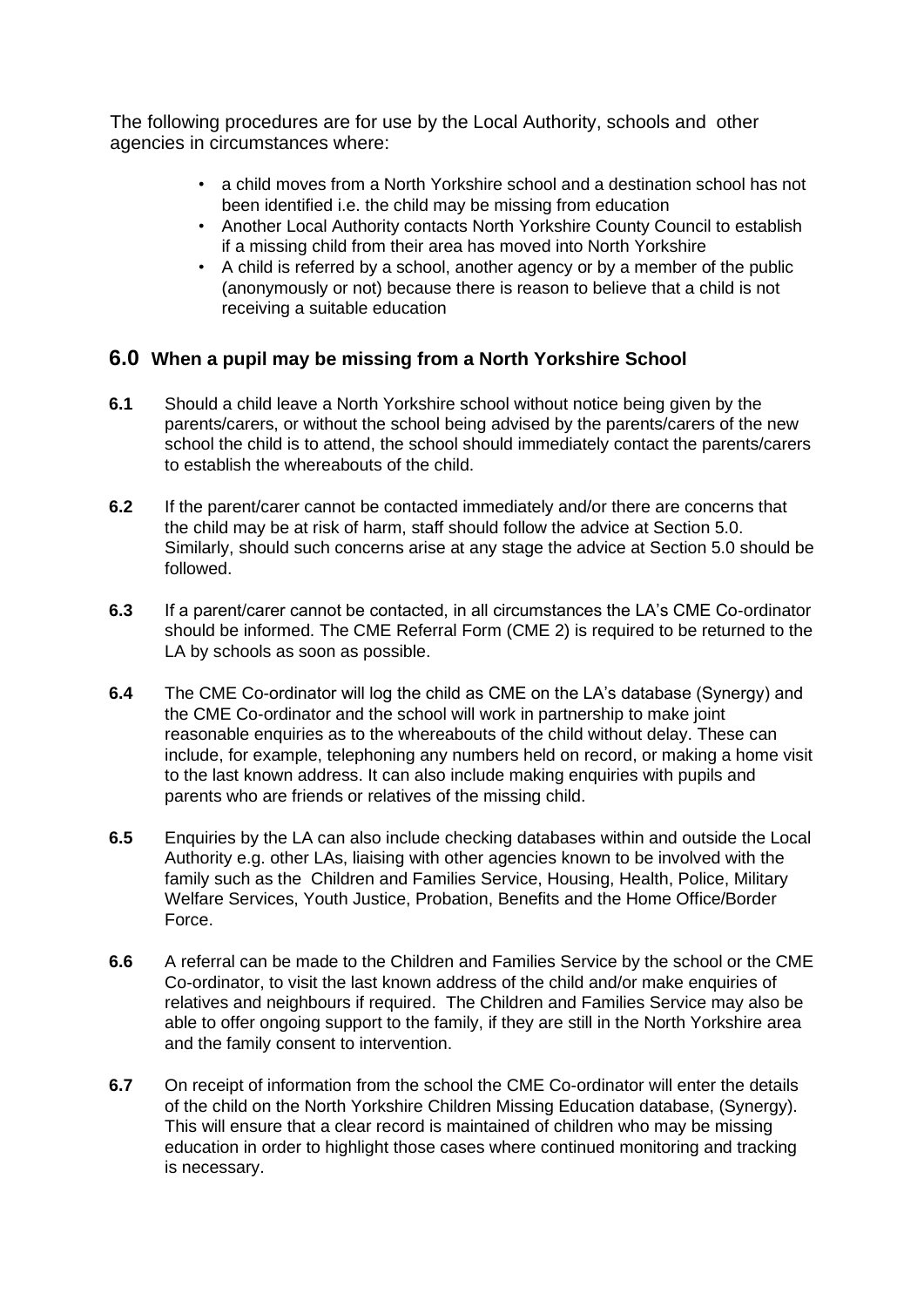- **6.8** Where all reasonable enquiries have been made, and the child has not been located, a referral will be made to the LA's Attendance and Enforcement Officers for a Risk Assessment to be completed which will be stored on Synergy. If there have become any concerns the Police and/or the Children and Families Service will be notified.
- **6.9** Those cases referred to the Children and Families Service will have outcomes recorded on the LCS/EHM database. The relevant manager from the Service and the CME Co-ordinator/Attendance and Enforcement Officers will make a joint agreement with regard to when it is appropriate to close active enquiries in the event of a child not being found.

#### **7.0 Removal from roll and use of the DfE schools2schools site**

- **7.1** The procedure in Section 10 of this document should be followed if a child leaves a North Yorkshire school in order to be Home Educated by his/her parents/carers or is admitted to an Independent School or Section 12 if to a school outside of England.
- **7.2** Children missing should not normally be removed from the school roll until they have been continuously absent for at least 20 school days **and** both the school and the LA have made joint reasonable enquiries to locate them. However, in exceptional circumstances, a pupil may be removed from roll at an earlier date. (*See Annex A - Children Missing Education - Grounds for deleting a pupil from the school admission register (DFE Sept 2016)*
- **7.3** The DfE maintains a central secure internet site for the transfer of information from School to School (s2s) from the Common Transfer File (CTF) when a child moves school. This provides a facility for secure messaging between Local Authorities which can be used for targeted messages about specific children.
- **7.4** Where a pupil has been missing from a school for 20 school days and joint reasonable enquiries between the school and the LA have failed to locate the child, the school should create a "lost pupil" Common Transfer File (CTF) with XXXXXXX as the destination. This CTF should be immediately uploaded onto the DfE s2s secure site where it will be held in the Lost Pupil Database. Appropriate use of the secure messaging service to make enquiries of other Local Authorities can be made.

All confidential Child Protection files for children who are missing from a school should be retained by the school until the child's  $25<sup>th</sup>$  birthday.

**7.5** Should a North Yorkshire school, which has sent a missing child CTF to the Lost Pupil Database, be contacted by a school at which the child has been subsequently registered, the new school should request that the previous school downloads the original CTF from the Lost Pupil Database on their behalf. The North Yorkshire school should then contact the LA's CME Co-ordinator to advise that the pupil has been found, passing on the new school details (including DfE School Number) and a request that the pupil is removed from the CME database.

#### **8.0 When a pupil, who may have been missing from a school in another area, registers at a North Yorkshire School**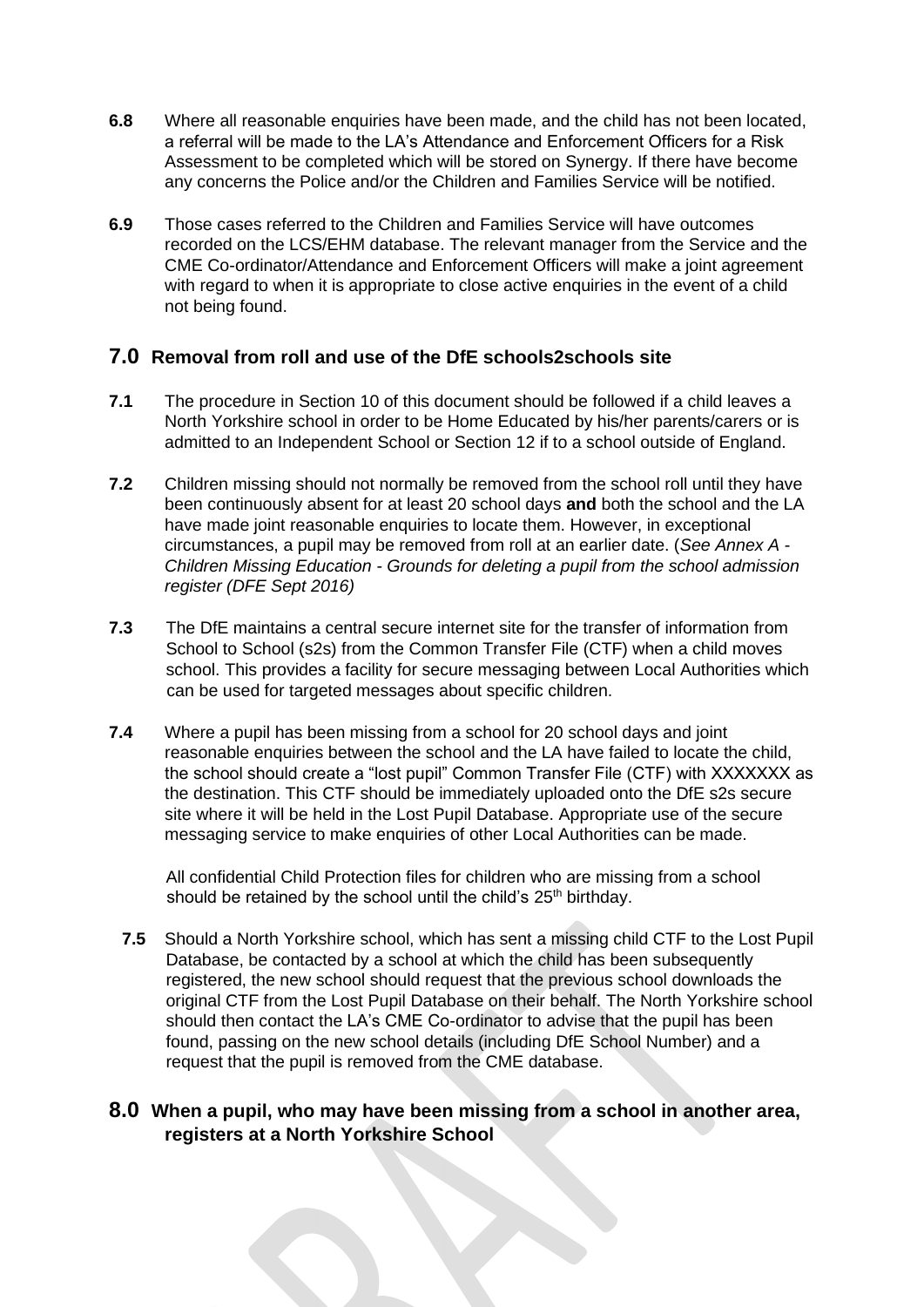- **8.1** If the parents/carers of a pupil from an unknown source school apply for admission to a North Yorkshire school, the North Yorkshire school should initially make reasonable attempts to identify the source school.
- 8.2 Where the source school cannot be identified they should then contact the CME Coordinator and request that a search be made of s2s database for a matching record using names, akas, former names, dates of birth and gender in order to locate the CTF. Once the CTF has been located the file should be downloaded and sent to the new North Yorkshire School.
- 8.3 The CME Co-ordinator should then contact the previous school/LA to advise that the pupil is now attending a school in North Yorkshire and request that any other documentation is forwarded.

#### **9.0 When the LA is informed of a child missing from another local authority**

- **9.1** When another LA contacts North Yorkshire County Council to assist them in locating a child, all such enquiries should be forwarded to the CME Co-ordinator who will initially check Synergy, to establish if the pupil has been admitted to a North Yorkshire school.
- **9.2** Enquiry from another LA & address given for child **-** Where an address has been given for the child and the child has not been admitted to a North Yorkshire school, the CME Co-ordinator will make a referral to the Prevention Service to request that reasonable enquiries be made to establish if the child has moved into North Yorkshire.
- **9.3** If the child is not located at the given address or any other address, then the CME Co-ordinator should be informed who will then inform the enquiring LA that the child has not been located.
- **9.4** Enquiry from another LA and no address given **-** Where an address has not been given for the child and the child has not been admitted to a North Yorkshire school, the CME Co-ordinator will contact the enquiring LA to inform them.
- **9.5** Children from another LA who are traced If the child is traced the enquiring LA will be informed by the CME Co-ordinator.
- **9.6** If a child is traced and is not attending school or receiving a suitable education, a referral will be made to the Prevention Service who will offer support to access a school and the child's name will be added to the appropriate databases, (Synergy/EHM).
- **9.7** The CME Co-ordinator will track the progress of the case, and will only remove the child as CME on Synergy when the child is confirmed as attending a North Yorkshire school, the CTF file has been transferred, or, it is confirmed that the child is receiving education other than at school.

#### **10.0 When a child leaves a Maintained North Yorkshire school to be educated outside of the Maintained Sector**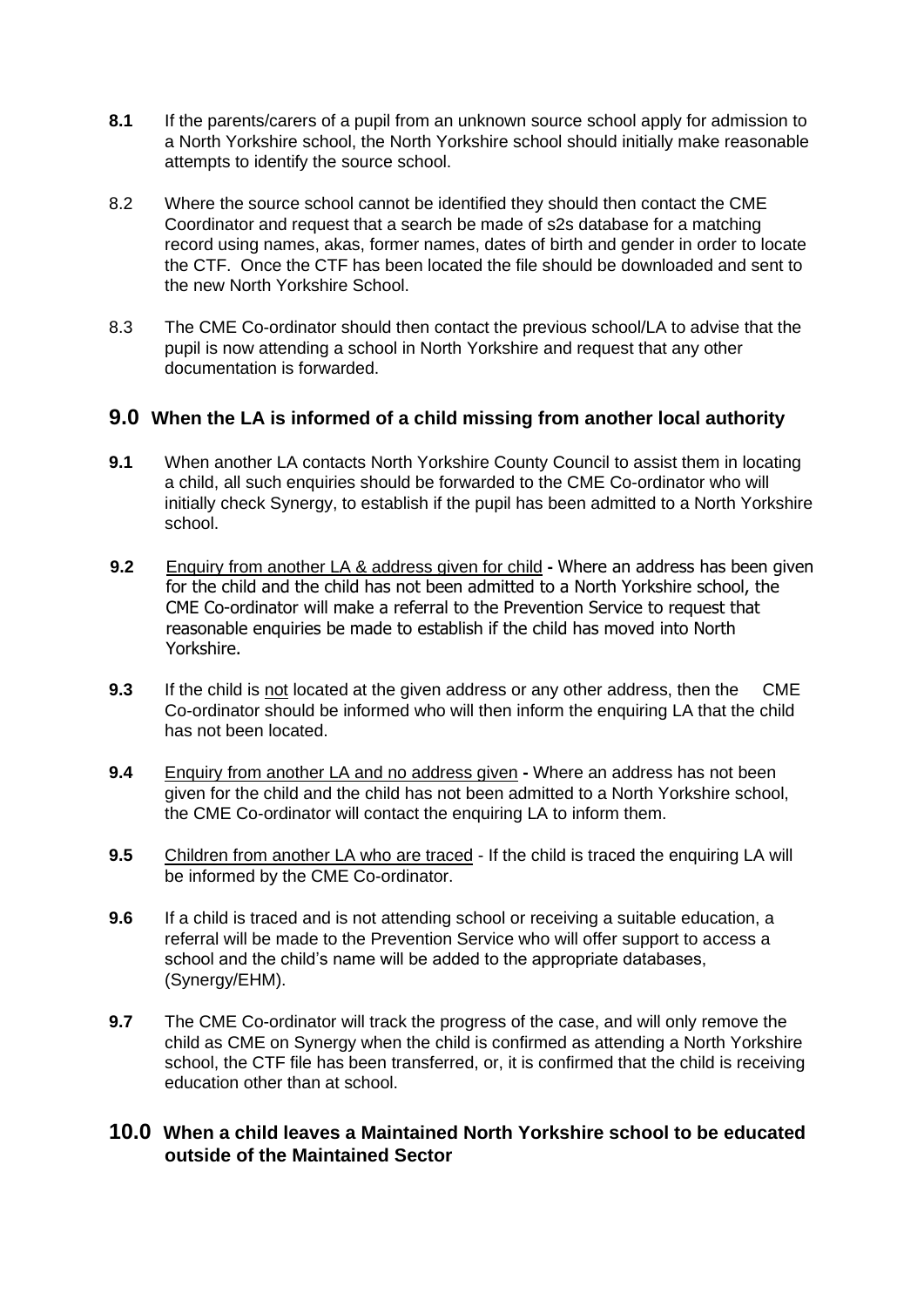- **10.1** If a parent/carer informs a North Yorkshire Maintained school, in writing, that they are removing their child in order to Electively Home Educate (EHE) them, or attend an Independent School, the school should inform the LA and remove the child from roll.
- **10.2** In the case of a parent wishing to home educate their child, schools should forward the letter from the parent together with a referral form to Children and Families with a notification for the Prevention Service to follow the EHE Pathway. (*See CYPS.Info useful links)*
- **10.3** The CTF should be sent to the DfE s2s Database using MMMMMMM as a destination in order that it goes into the database of pupils who have moved outside of the maintained system.
- **10.4** Where the child is to attend an Independent School, the maintained school should seek the name of the Independent School from parents and either write to or give parents a letter to give to the new school asking them to confirm that the child is now attending. If, within 2 weeks no confirmation is received, the procedure should be followed when a pupil may be missing from a North Yorkshire school (see Section 7)**.**

#### **11.0 When a child from the Independent Sector, including Academies and Free Schools may be missing**

**11.1** If a child leaves an Independent School and a destination school has not been identified, i.e. the child may be missing, then the Independent School will inform the LA's CME Co-ordinator (and/or forward form CME 2), who will make joint reasonable enquiries with the Independent School in attempting to locate the child (*Section 7).*

### **12.0 When a child moves outside of England**

- **12.1** It is our duty, whenever possible, to confirm that a child who has left a North Yorkshire school has arrived at a new school safely. When a child moves outside of England, the school the child is leaving should always attempt to obtain both a forwarding address for the child and the name and address of the child's new school.
- **12.2** If a destination school is not known, a Risk Assessment will be completed by the Attendance and Enforcement Officers, with information from the Headteacher of the school, with particular reference to any welfare concerns regarding the family and filed on Synergy.
- **12.3 With a new school place arranged** When a new school is arranged, the North Yorkshire school should forward a copy of the child's records to the new school abroad within four weeks of the child leaving, with a covering letter asking the new school to acknowledge receipt of the records and to confirm the arrival of the child at the new school.
- **12.4 Without a school place arranged -** If a school place has not yet been arranged for the child the school should give parents a letter and request that they pass the letter on to their child's new school. The letter should request that the new school contacts the originating school to initiate a transfer of the child's school records and confirm that the pupil has joined the new school.